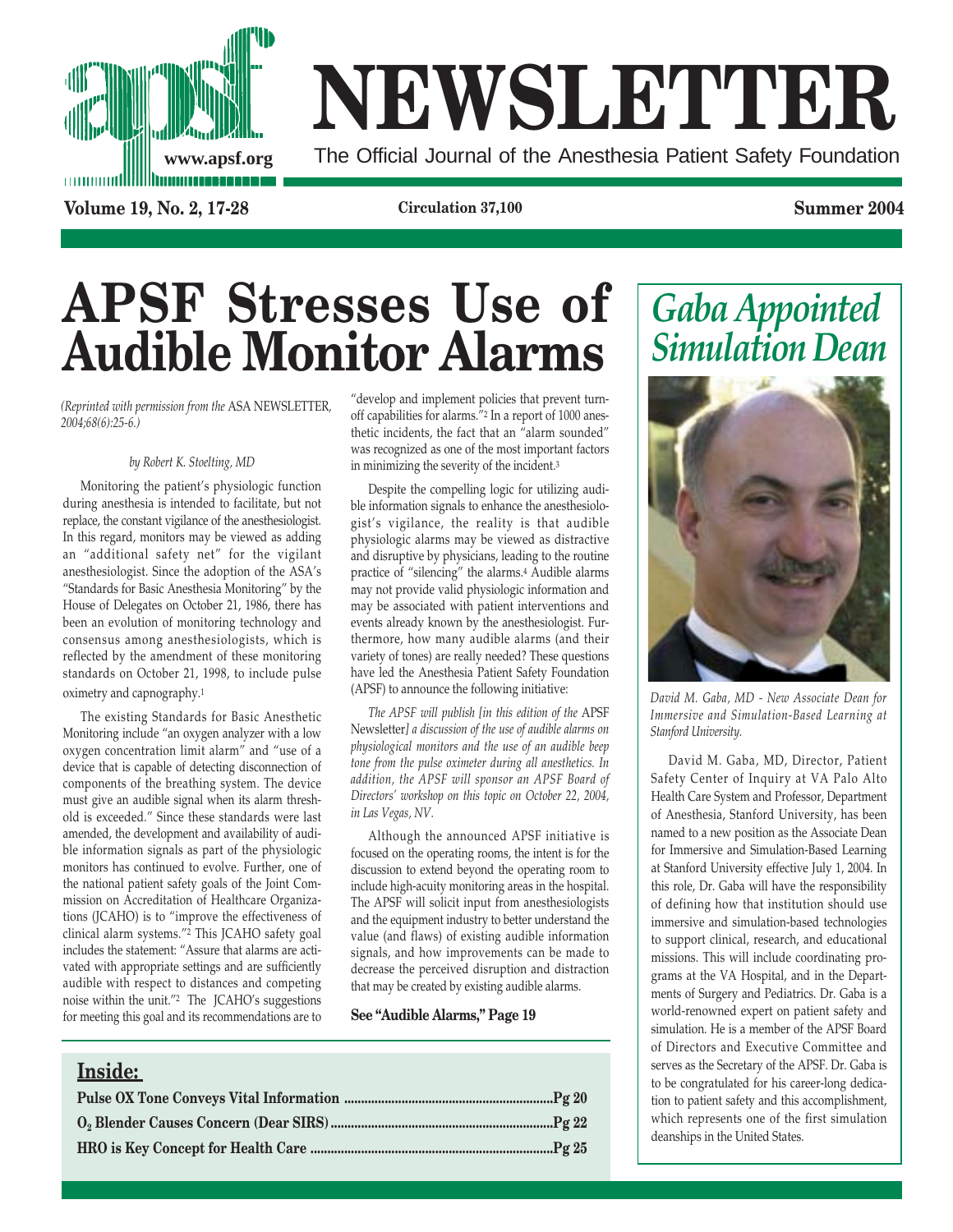

*Lorri A. Lee, MD*

*Assistant Professor Department of Anesthesia University of Washington*

#### *Recent Appointment to APSF Editorial Board*

#### *Lorri A. Lee, MD*

Lorri A. Lee, MD, has recently been appointed to the Editorial Board of the Anesthesia Patient Safety Foundation. She has contributed a number of important articles to the *APSF Newsletter* and continues to be an important resource. Dr. Lee completed her anesthesiology training at the University of Washington in Seattle, Washington, and is currently an Assistant Professor in the Department of Anesthesiology at that institution. She is a member of the ASA Closed Claims Project Committee, which studies adverse patient outcomes and liability associated with anesthesia. Recent investigations from this group have included complications associated with regional anesthesia, central lines, and chronic pain management. Dr. Lee's primary area of interest is perioperative visual loss, and she is involved in both intraoperative and epidemiologic research focused on this topic. She is Director of the ASA Postoperative Visual Loss Registry, and a member of the newly formed ASA Perioperative Blindness Task Force. The APSF welcomes Dr. Lee to the Editorial Board.

#### **ANESTHESIA PATIENT SAFETY FOUNDATION CORPORATE ADVISORY COUNCIL**

George A. Schapiro, Chair Abe Abramovich Datascope Richard Atkin Spacelabs Paul A. Baumgart GEMS IT Casey D. Blitt, MD APSF James E. Carne Baxter Nassib G. Chamoun Aspect Mark Costanza Cerner Ann Custin Dräger Sandy Eames Medical Strategic Planning Robert Evans, MD Docusys Michael S. Ferrara Becton-Dickinson David Goodale, PhD, DDS AstraZeneca

Walter Huehn Philips Kevin King GEMS IT Regina King Baxter George X. Maliekal Abbott Charles H. McLeskey, MD Abbott Steven C. Mendell LMA Patty Reilly **Nellcor** Marcus Schabacker, MD B. Braun D.J. Sirota Cook Robert K. Stoelting, MD APSF Robert A. Virag TRIFID George Yariv **Oridion** 

### **APSF Executive Committee Invites Collaboration**

From time to time the Anesthesia Patient Safety Foundation reconfirms its commitment of working with all who devote their energies to making anesthesia as safe as humanly possible. Thus, the Foundation invites collaboration from all who administer anesthesia, and all who provide the settings in which anesthesia is practiced, all individuals and all organizations who, through their work, affect the safety of patients receiving anesthesia. All will find us eager to listen to their suggestions and to work with them toward the common goal of safe anesthesia for all patients.

**The Anesthesia Patient Safety Foundation Newsletter** is the official publication of the nonprofit Anesthesia Patient Safety Foundation and is published quarterly at Wilmington, Delaware. Annual membership: Individual - \$25.00, Corporate - \$500.00. This and any additional contributions to the Foundation are tax deductible. © Copyright, Anesthesia Patient Safety Foundation, 2004.

The opinions expressed in this *Newsletter* are not necessarily those of the Anesthesia Patient Safety Foundation or its members or board of directors. Validity of opinions presented, drug dosages, accuracy, and completeness of content are not guaranteed by the APSF. **APSF Executive Committee:**

Robert K. Stoelting, MD, President; Jeffrey B. Cooper, PhD, Executive Vice President; George A. Schapiro, Executive Vice President; David M. Gaba, MD, Secretary; Casey D. Blitt, MD, Treasurer; Robert A. Caplan, MD; Nassib G. Chamoun; John H. Eichhorn, MD.

#### **Newsletter Editorial Board:**

Robert C. Morell, MD, Editor; Sorin J. Brull, MD; Joan Christie, MD; Jan Ehrenwerth, MD; John H. Eichhorn, MD; Regina King; Lorri A. Lee, MD ; Rodney C. Lester, PhD, CRNA; Glenn S. Murphy, MD; Denise O'Brien, BSN, RN; Karen Posner, PhD; Keith Ruskin, MD; Wilson Somerville, PhD; Jeffery Vender, MD.

Address all *general, membership, and subscription* correspondence to:

**Administrator**

**Anesthesia Patient Safety Foundation Building One, Suite Two 8007 South Meridian Street Indianapolis, IN 46217-2922 e-mail address: apsfoffice@aol.com** Address *Newsletter* editorial comments,

questions, letters, and suggestions to: **Robert C. Morell, MD Editor,** *APSF Newsletter c/o Addie Larimore, Editorial Assistant* **Department of Anesthesiology Wake Forest University School of Medicine 9th Floor CSB Medical Center Boulevard Winston-Salem, NC 27157-1009 e-mail: apsfeditor@yahoo.com**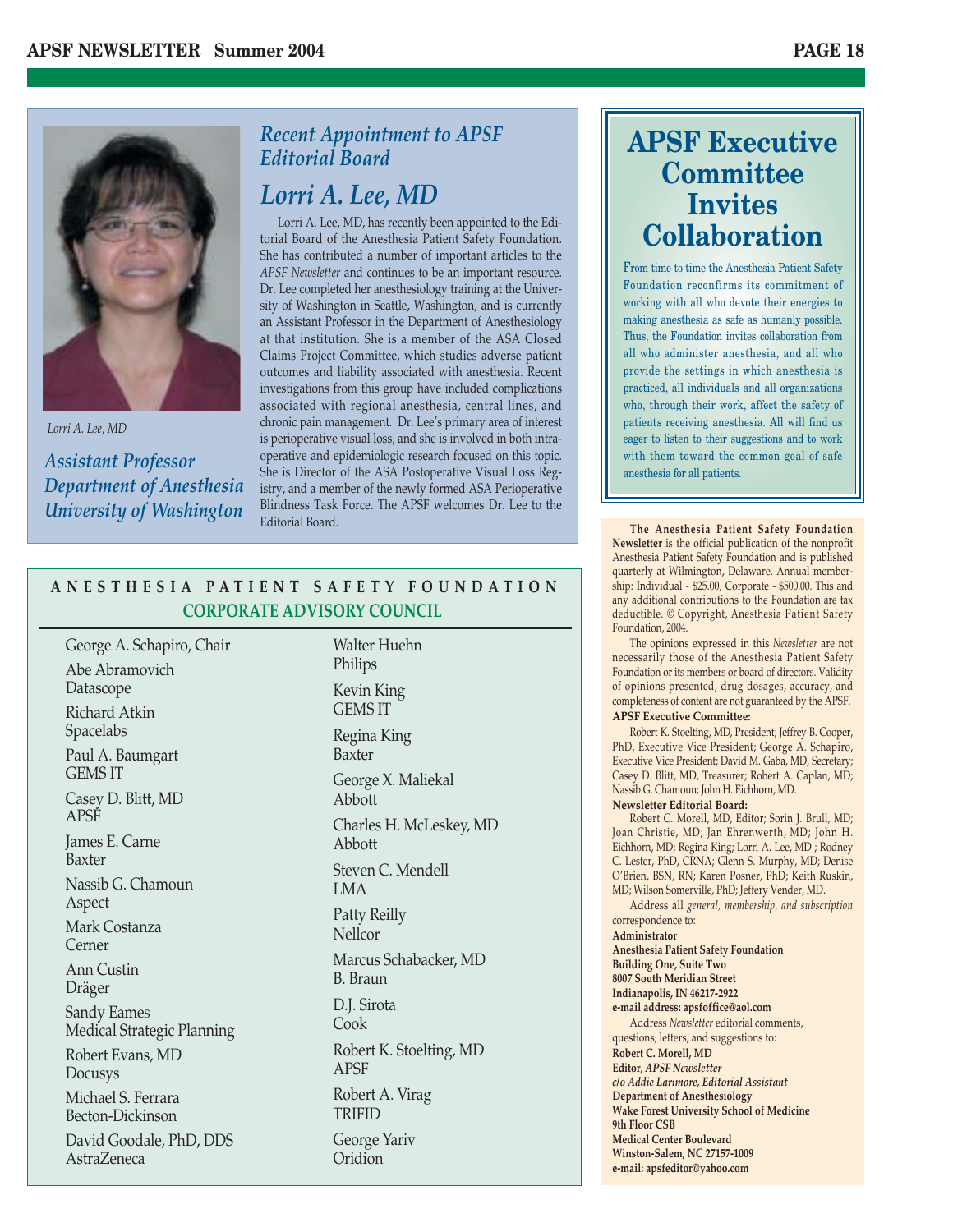# **Audible Alarms**

Ultimately, any change in monitoring standards that speaks to the use of audible alarm signals will be based on consensus and cooperation between anesthesiologists and those manufacturers who incorporate audible information signals in physiologic monitors.

It is my personal bias that the audible presence of the "beep" tone from the pulse oximeter, plus knowing that the audible alarm on at least one physiologic monitor of the anesthesiologists' choice (oxygen saturation, end-tidal carbon dioxide, heart rate, blood pressure) is active, would provide the desired safety net to the anesthesiologists' eternal vigilance without the distraction that may be created by a "chorus" of alarms sounding without valid physiologic reasons.

The APSF intends to provide the forum for these discussions and urges input from anesthesiologists and manufacturers on this important anesthesia patient safety question.

*Dr. Stoelting is the President of the Anesthesia Patient Safety Foundation, former Chair of the Department of Anesthesia at Indiana University, and the author of numerous classic anesthesia textbooks.*

#### **References**

- 1. Standards for Basic Anesthetic Monitoring (Approved by House of Delegates on October 21, 1986, and last affirmed on October 15, 2003). American Society of Anesthesiologists Standards, Guidelines and Statements. Available on the web at: http://www.asahq.org/ publicationsAndServices/standards/02.pdf#2. Accessed June 16, 2004.
- 2. National Patient Safety Goals. The Joint Commission on Accreditation of Healthcare Organizations. Available on the web at: http://www.jcaho.org/accredited+ organizations/patient+safety/npsg.htm. Accessed June 16, 2004.
- 3. James RH. 1000 anaesthetic incidents: experience to date. *Anaesthesia* 2003;58:856-63.
- 4. Block FE Jr, Nuutinen L, Ballast B. Optimization of alarms: a study on alarm limits, alarm sounds, and false alarms, intended to reduce annoyance. *J Clin Monit Comput* 1999;15:75-83.

### **Support your APSF** *The address for donations is* APSF 520 N. Northwest Highway

Park Ridge, IL 60068-2573 Corporate Tax ID# 51-0287258

## **[ P RESS R ELEASE ] Provide Safety Net** *ISMP Launches Medication* **Safety Self Assessment** "Audible Alarms," From Page 17

The Institute for Safe Medication Practices (ISMP), in partnership with the Health Research and Educational Trust (HRET), and the American Hospital Association (AHA), has launched the 2004 ISMP Medication Safety Self Assessment® for hospitals. The assessment is being distributed to hospitals across the country. ISMP estimates that the preliminary aggregate national data will be released in late 2004.

Conducted for the first time in 2000, the assessment allowed US hospitals to gauge their use of nearly 200 characteristics and practices that most significantly influence safe medication use and identify challenges and opportunities for change over time. In August 2003 ISMP received a grant from The Commonwealth Fund to fund the 2004 ISMP Medication Safety Self Assessment®. The 2004 assessment will help participating hospitals measure their progress in medication safety since the last survey and allow all hospitals to compare their current systems and practices to other demographically similar hospitals nationwide.

The 2004 ISMP Medication Safety Self Assessment® will also assist in the development of educational tools and training materials to further enhance safe medication administration.

"Hospitals and health systems share a fundamental commitment to providing every patient with safe, high-quality care. To meet that commitment we are continually examining the way care is delivered and looking for ways to improve," said Dick Davidson, president, AHA. "The 2004 Assessment will enable the field to identify where we've made progress in the past 4 years, as well as opportunities for improvement."

Michael Cohen, president, ISMP, said, "Much has happened in the area of patient safety since 2000, and we feel the 2004 assessment results will uncover the progress US hospitals have made over the last 3 years and help determine whether the current challenges in health care have affected medication safety systems."

"In an effort to regain the public's trust and to continue the journey of building a safer health care system, honest assessments of medication safety, such as this one, are needed to identify processes and organizational infrastructures that place patients at risk," said Mary Pittman, president, HRET.

Hospitals are being asked to convene multidisciplinary teams to respond to the survey and provide a wide range of perspectives for the most complete data set possible. The experience of completing the assessment will enrich a variety of health care providers' efforts to improve the safety of medication use practices. Hospitals should also be aware that the surveys are completely confidential and the identities of participating organizations will not be revealed, only aggregate data.

Many leading organizations have endorsed and supported the 2004 Assessment. For more information and for a list of the endorsing organizations, please visit www.ismp.org.

#### **The Institute for Safe Medication Practices (ISMP)**

The Institute for Safe Medication Practices (ISMP) is a 501c(3) nonprofit organization that works closely with health care practitioners and institutions, regulatory agencies, consumers, and professional organizations to provide education about medication errors and their prevention. ISMP represents nearly 30 years of experience in helping health care practitioners keep patients safe, and continues to lead efforts to improve the medication use process. In 2004, the Institute is celebrating the 10<sup>th</sup> anniversary of its official incorporation as a nonprofit organization. For more information on ISMP, visit www.ismp.org.

#### **Health Research and Educational Trust**

Founded in 1944, the Health Research and Educational Trust (HRET) is a private, not-for-profit organization involved in research, education, and demonstration programs addressing health management and policy issues. HRET, an American Hospital Association affiliate, collaborates with health care, government, academic, business and community organizations across the United States to conduct research and disseminate findings that shape the future of health care. Visit HRET's website at www.hret.org.

#### **American Hospital Association**

The American Hospital Association (AHA) is a nonprofit association of health care provider organizations and individuals that are committed to the health improvement of their communities. The AHA is the national advocate for its members, which includes almost 5,000 hospitals, health systems, networks and other providers of care and 37,000 individual members.

Founded in 1898, the AHA provides education for health care leaders and is a source of information on health care issues and trends. For more information, visit the AHA Website at www.aha.org.

ISMP Contact: Renee Brehio, (704) 321-3343, rbrehio@ismp.org.

HRET Contact: Jenna Rabideaux, (312) 422-2640, jrabideaux@aha.org.

AHA Contact: Jennifer Armstrong Gay (202) 626-2342, jarmstronggay@aha.org.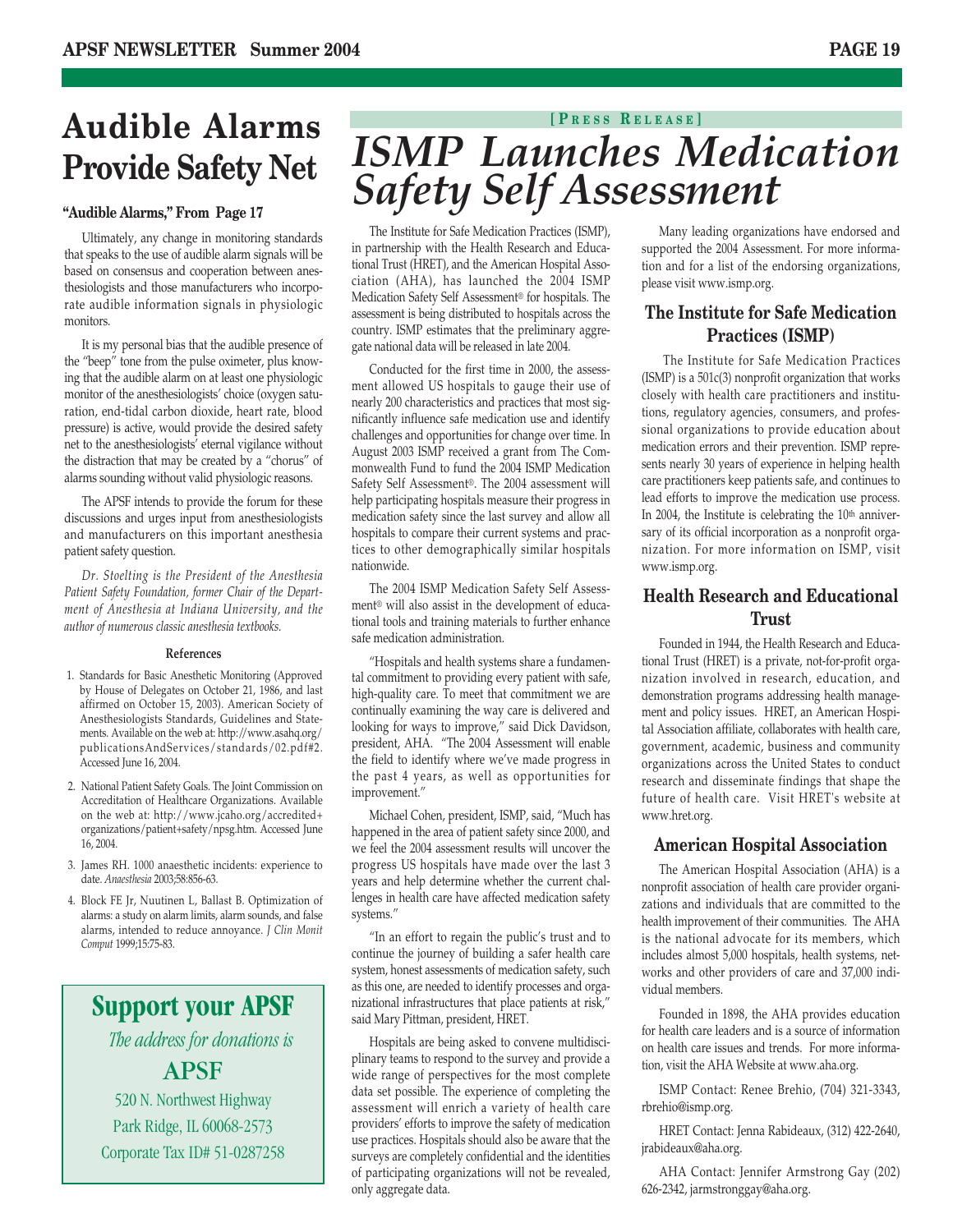## **Pulse-OX Tone Conveys Vital Information**

#### *by Julian M. Goldman, MD, and Frederick A. Robertson, MD*

The value of audible clinical alarm signals is widely recognized.1 As of January 1, 2004, all Joint Commission on Accreditation of Healthcare Organizations (JCAHO) health care facilities are required to comply with a set of 7 National Patient Safety Goals.2 Goal #6 is to "improve the effectiveness of clinical alarm systems" and requires that alarms are "activated" and "are sufficiently audible." Integral to the ongoing national analysis of the JCAHO requirements is a question regarding the applicability of goal #6 when an "operator" (clinician) is present such as in the OR. $3.4$  Similarly, there is a long-standing debate among anesthesiologists about the utility of audible clinical alarm signals in the operating room.

The argument supporting the use of audible alarm signals is straightforward: Audible alarm signals can enhance vigilance by directing the clinician's attention to out-of-bounds parameters. Undoubtedly, we have all experienced the benefits of timely and effective audible clinical alarm signals in the OR.

The argument against the mandated use of audible clinical alarm signals in the OR is based on a subjective risk-benefit analysis of the alarms. Yes, alarms might be useful, the argument goes, but the cacophony of alarm signals during critical periods of anesthetic management may distract and overwhelm the clinician.5 As a result of cognitive overload, vigilance may be diminished, not enhanced.6 These perceptions of the performance of extant clinical alarm systems appear to be universally held. Thus, many anesthesiologists silence physiologic alarms.7 Unfortunately, unlike machines, we are not eternally vigilant,8,9 and the silencing of intraoperative physiologic alarm signals has resulted in clinical disasters.

To be clear, the debate about the usage of audible clinical alarms applies primarily to physiologic alarm conditions (e.g., ECG rhythm, blood pressure) and not to some of the "equipment" technical alarm conditions that are integral to medical devices. For example, the US national safety and performance standard for anesthesia workstations requires an audible alarm signal to indicate failure of the oxygen

#### **The APSF continues to accept and appreciate contributions for the E.C. Pierce, Jr., MD, Research Award.**

*Please make checks payable to the APSF and mail donations to:*

#### **APSF**

c/o Ellison C. Pierce, Jr., MD, Research Award 520 N. Northwest Highway, Parkridge, IL 60068-2573

supply and the presence of sub-atmospheric breathing system pressure, among other conditions.10

The complexity of deploying effective clinical alarm systems that have adequate sensitivity and specificity for the detection of clinically significant events is becoming widely recognized.11 Various "intelligent" alarm systems have been considered for years.12-14 In fact, the newly published international alarm system standard has a section (201.2) dedicated to intelligent alarm systems.15 However, the intelligence of alarm systems is hampered by their inability to be "aware" of the context of clinical management.16 For example, absence of contextual awareness may prevent an "intelligent" alarm system from correctly displaying the alarm message generated by a hypotensive non-pulsatile arterial blood pressure tracing. For this situation, is the appropriate alarm urgency "high priority" to direct our attention to unexpected cardiac arrest; "medium priority" for a partially occluded arterial catheter; or is no alarm necessary since the changes are due to the initiation of cardiopulmonary bypass?

Despite the limitations of current clinical alarm systems, anesthesiologists have enthusiastically embraced one clinical alarm sound that isn't strictly an alarm: it is an information signal. The audible "pulse tone," "saturation tone," or "beep tone" of the pulse oximeters has become indispensable for modern anesthetic practice. According to the requirements of the US national standard for pulse oximeters, the variable pitch tone (if present) must parallel the  $SpO<sub>2</sub>$  reading.<sup>17</sup> Thus, the pulse tone conveys pulse rate, pulse regularity, and changes in SpO2. The matching of changes in pulse tone to changes in  $SpO<sub>2</sub>$  seems to be based on an intuitive relationship that appeals to "clinical sense." And, by virtue of conveying this information, the pulse oximeter fulfills the definition of an alarm, which is "communicating information that requires a response or awareness by the operator."18 The pulse oximeter's values can be affected by a variety of physiological changes, so the high-level information conveyed by the instrument must be interpreted with other data to provide a diagnosis and guide corrective action. Nevertheless, it is precisely the realtime, high-level assessment of general cardiopulmonary performance that underlies the instrument's value. Consequently, as anesthesia providers, we are not the only clinicians in the OR to respond to the pulse tone. Surgeons routinely use the tone to guide interventions.

With due respect to the long-standing debate about the "limited proven clinical value" of pulse oximetry for intraoperative management, the jury of clinicians has spoken: pulse oximetry has become the de-facto standard of care for intraoperative monitoring of oxygenation, and the pulse tone is the one monitor that is always heard in almost every operating room. Isn't it time that we mandate the use of the pulse oximeter pulse tone for the monitoring of all patients undergoing general anesthesia and incorporate this requirement in the ASA Standards for Basic Anesthetic Monitoring?19 If so, we must explore related issues, such as the necessity of standardizing the pulse oximeter's pitch-saturation values.

*Dr. Goldman is an Instructor at the Harvard Medical School (Departments of Anesthesia and Biomedical Engineering, Massachusetts General Hospital) and is an Adjoint Associate Professor of Anesthesiology at the University of Colorado School of Medicine.* 

*Dr. Robertson is an Assistant Professor of Anesthesiology at the Medical College of Wisconsin.*

#### **References**

- 1. Morris RW, Montano SR. Response times to visual and auditory alarms during anesthesia. *Anaesth Intensive Care* 1996;24:682-4.
- 2. 2004 National Patient Safety Goals. Joint Commission on Accreditation of Healthcare Organizations. Available on the web at: http://www.jcaho.org/ accredited+organizations/patient+safety/04+npsg/ind ex.htm. Accessed on June 30, 2004.
- 3. The Patient Safety Discussion Forum. National Patient Safety Foundation. Available on the web at: http://listserv.npsf.org/SCRIPTS/WA-NPSF.EXE?A1=ind0405& L=patientsafety-l&D =0&F=P&H=0&O=T&T=1#12. Accessed June 30, 2004.
- 4. JCAHO Goal #6. Improve the effectiveness of clinical alarm systems (Powerpoint presentation). Available on the web at: http://www.bmets.org/pages/ news/ jcaho/JCAHO%20Goal%206.ppt. Accessed June 30, 2004.
- 5. Quinn ML. Semipractical alarms: a parable. *J Clin Monit* 1989;5:196-200.
- 6. Coiera EW, Tombs VJ, Clutton-Brock TH. Attentional overload as a fundamental cause of human error in monitoring. August, 1996. Available on the web at: http://www.coiera.com/papers/attention.pdf. Accessed on June 30, 2004.
- 7. Block FE Jr, Nuutinen L, Ballast B. Optimization of alarms: a study on alarm limits, alarm sounds, and false alarms, intended to reduce annoyance. *J Clin Monit Comput* 1999;15:75-83.
- 8. Denisco RA, Drummond JN, Gravenstein JS. The effect of fatigue on the performance of a simulated anesthetic monitoring task. *J Clin Monit* 1987;3:22-4.
- 9. Loeb RG. A measure of intraoperative attention to monitor displays. *Anesth Analg* 1993;76:337-41.
- 10. ASTM International, F1850-00 Standard Specification for Particular Requirements for Anesthesia Workstations and Their Components. Available from most hospital biomedical engineering departments or on the web at: http://www.astm.org/cgi-bin/SoftCart.exe/ STORE/filtrexx40.cgi?U+mystore+smpn0109+L+ANES THESIA+/usr6/htdocs/astm.org/DATABASE.CART/ REDLINE\_PAGES/F1850.htm. Accessed June 30, 2004.
- 11. Medical Equipment Management Manual, R. H. Stiefel, AAMI, Arlington, VA, 2004, pp 47-49.
- 12. Westenskow DR, Orr JA, Simon FH, et al. Intelligent alarms reduce anesthesiologist's response time to critical faults. Anesthesiology 1992;77:1074-9.
- 13. Navabi MJ, Watt RC, Hameroff ST, Mylrea KC. Integrated monitoring can detect critical events and improve alarm accuracy. J Clin Eng 1991;16:295-306.
- 14. Goldman JM, Cordova MJ. Advanced clinical monitoring: considerations for real-time hemodynamic diagnostics. *Proc Annu Symp Comput Appl Med Care* 1994;:752-5.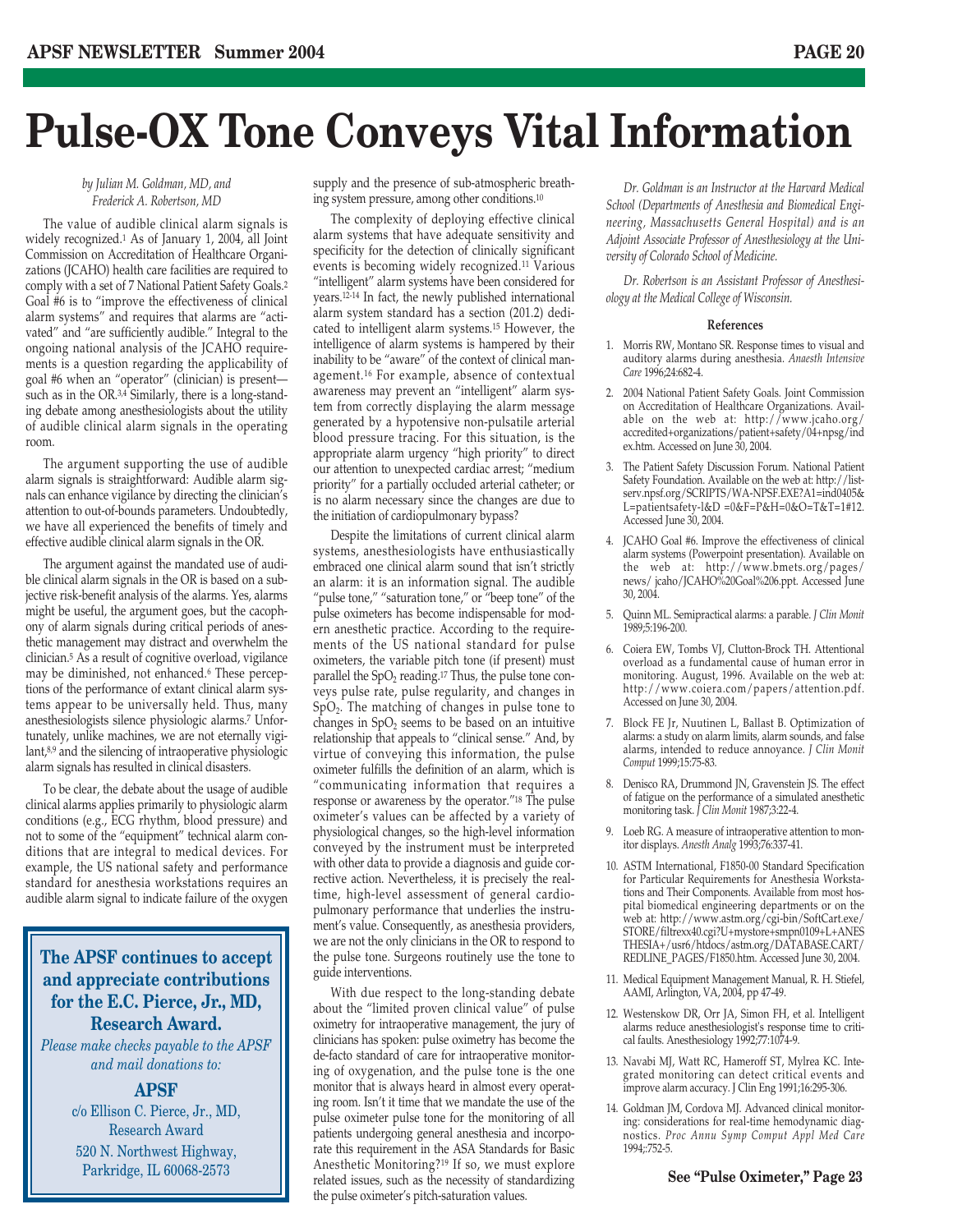## **Anesthesia Patient Safety Foundation**

#### **Corporate Donors**

**Founding Patron (\$400,000 and higher)** American Society of Anesthesiologists (asahq.org)

#### **Foundation Patron**

**(\$50,000 to \$99,999)** GE Medical Systems Information Technologies (gemedical.com)



c

#### **Benefactor Patron (\$25,000 to \$49,999)**

Abbott Laboratories (abbott.com)

- Aspect Medical Systems (aspectms.com)
- AstraZeneca Pharmaceuticals, LP (astrazeneca.com)
- Philips Medical Systems (medical.philips.com)



#### **Grand Patron (\$15,000 to \$24,999)** Baxter Anesthesia and Critical Care (baxter.com) Dräger Medical (nad.com)

Preferred Physicians Medical Risk Retention Group (ppmrrg.com)

#### **Community Donors**

(includes Anesthesia Groups, Individuals, Specialty Organizations, and State Societies)

**Grand Sponsor (\$5,000 and higher)** Florida Society of Anesthesiologists Indiana Society of Anesthesiologists Robert K. Stoelting, MD

#### **Sustaining Sponsor (\$2,000 to \$4,999)** Academy of Anesthesiology

Alabama Society of Anesthesiologists Anesthesia Associates of Massachusetts Anesthesia Consultants Anesthesia Resources Management Anesthesia Service Medical Group Arizona Society of Anesthesiologists Nassib G. Chamoun Georgia Society of Anesthesiologists Indianapolis Society of Anesthesiologists Massachusetts Society of Anesthesiologists Michigan Society of Anesthesiologists Ohio Society of Anesthesiologists Old Pueblo Anesthesia Group Pennsylvania Society of Anesthesiologists Society for Cardiovascular Anesthesia Wisconsin Society of Anesthesiologists

#### **Contributing Sponsor (\$750 to \$1,999)**

Affiliated Anesthesiologists, Inc. J. Jeffrey Andrews, MD Anesthesia Associates of Columbus Anesthesia Associates of Northwest Dayton, Inc. Anesthesia Services of Birmingham Anesthesia Service of Eugene, PC

#### **Data Dictionary Task Force Supporters**

**(\$20,000 to \$30,000)** Cerner Corporation (cerner.com) Deio (deio.net) Dräger Medical (nad.com) eko systems, Inc. (ekosystems.com) GE Medical systems (gemedical.com) Picis, Inc. (picis.com) Philips Medical Systems (medical.philips.com) Siemens Medical Systems (siemensmedical.com) Informatics Clinical Information Systems, Ltd.

#### **Patrons (\$10,000 to \$14,999)**

Becton Dickinson (bd.com) Spacelabs Medical (spacelabs.com) Tyco Healthcare (tycohealthcare.com)

Arkansas Society of Anesthesiologists Asheville Anesthesia Group

Association of Anesthesia Program Directors Capital Anesthesiology Association Frederick W. Cheney, MD

Connecticut Society of Anesthesiologists

Jeffrey B. Cooper, PhD Illinois Society of Anesthesiologists Iowa Society of Anesthesiologists Kentucky Society of Anesthesiologists Edward R. Molina-Lamas, MD Maryland Society of Anesthesiologists Members of the Academy of Anesthesiology

Michiana Anesthesia Group Minnesota Society of Anesthesiologists Missouri Society of Anesthesiologists

Nebraska Society of Anesthesiologists

Nevada Society of Anesthesiologists New Jersey State Society of Anesthesiologists New Mexico Anesthesia Consultants Oklahoma Society of Anesthesiologists Oregon Society of Anesthesiologists Physician Anesthesia Service Ellison C. Pierce, Jr., MD Pittsburgh Anesthesia Associates Society of Academic Anesthesia Chairs Society for Ambulatory Anesthesia Society of Neurosurgical Anesthesia and

South Carolina Society of Anesthesiologists South Dakota Society of Anesthesiologists

Robert C. Morell, MD

John B. Neeld, MD

Critical Care

Spectrum Medical Group

#### **Sustaining Members (\$5,000 to \$9,999)**

Alaris Medical Systems (alarismed.com) First Professionals Insurance Company (fpic.com) B. Braun Medical (bbraun.co.uk) Datascope Corporation (datascope.com) LMA of North America (lmana.com) Medical Education Technologies, Inc. (meti.com) Organon (organon.com) Vance Wall Foundation

#### **Sponsoring Members (\$1,000 to \$4,999)**

Andros Inc.orporated (andros.com) Arrow International (arrowintl.com) Cook Critical Care (cookcriticalcare.com) Docusys, Inc. (docusys.net) King Systems Corporation (kingsystems.com) Masimo Corporation (masimo.com) Medical Gas Management, Inc. (mgmusa.com) Medical Strategic Planning (medsp.com) Oridion (oridion.com) Roche Laboratories (roche.com) TRIFID Medical Group LLC (trifidmedical.com)

#### **Corporate Level Members**

**(up to \$999)**

Belmont Instrument Corporation (belmontinstrument.com) Boehringer Laboratories, Inc. (autovac.com) Hoana Medical, Inc. (hoana.com) Somnia, Inc. (somniainc.com)

#### **Subscribing Societies**

American Society of Anesthesia Technologists and Technicians (asatt.org) American Academy of Anesthesiologist Assistants (anesthetist.org)

Texas Society of Anesthesiologists Washington State Society of Anesthesiologists West Jersey Anesthesia Associates, PA

#### **Sponsor (up to \$749)**

Anesthesia Associates of Boise Association of Maxillofacial Surgeons Susan Bender, CRNA California Society of Anesthesiologists Robert A. Caplan, MD Cardiovascular Anesthesia, LLC John C. Chatelain CHMC Anesthesia Foundation Melvin A. Cohen, MD Colorado Society of Anesthesiologists Commonwealth Anesthesia Associates Paula A. Craigo, MD Deborah Dlugose, CRNA Norig Ellison, MD Barry J. Friedberg, MD Georgia Anesthesia Associates Barry M. Glazer, MD Griffin Anesthesia Associates Jonathan Griswold, MD Peter Hendricks, MD Dr. and Mrs. Glen E. Holley Idaho Society of Anesthesiologists Independence Anesthesia, Inc. Sharon Rose Johnson Robert E. Johnstone, MD Jennifer C. Kaltwasser, MD Kansas Society of Anesthesiologists Scott D. Kelley, MD Susan Mary Lawlor, CRNA

Roger W. Litwiller, MD Maine Society of Anesthesiologists Medical Anesthesiology Consultants Corporation Roger A. Moore, MD New Hampshire Society of Anesthesiologists Beverly K. Nichols, CRNA L. Charles Novak, MD Denise O'Brien, RN Jill Oftebro, CRNA PAR Management, LLC Physician Specialists in Anesthesia Richard C. Prielipp, MD Debra D. Pulley, MD Rhode Island Society of Anesthesiologists Society for Technology in Anesthesia Society for Pediatric Anesthesia Southern Tier Anesthesiologists, PC University of Maryland Anesthesiology Associates Vermont Society of Anesthesiologists Virginia Society of Anesthesiologists Drs. Mary Ann and Mark A. Warner, MD Matthew B. Weinger, MD West Virginia Society of Anesthesiologists Dr. and Mrs. Wetchler, MD Lawrence Wobbrock, JD Waterville Anesthesia Associates West River Anesthesiology Consultants Woodland Anesthesia Associates

#### **In Memoriam**

In memory of Normand MacDonald Bremmer, MD (Texas Society of Anesthesiologists) In memory of Robert A. Sandoval, MD (Texas Society of Anesthesiologists)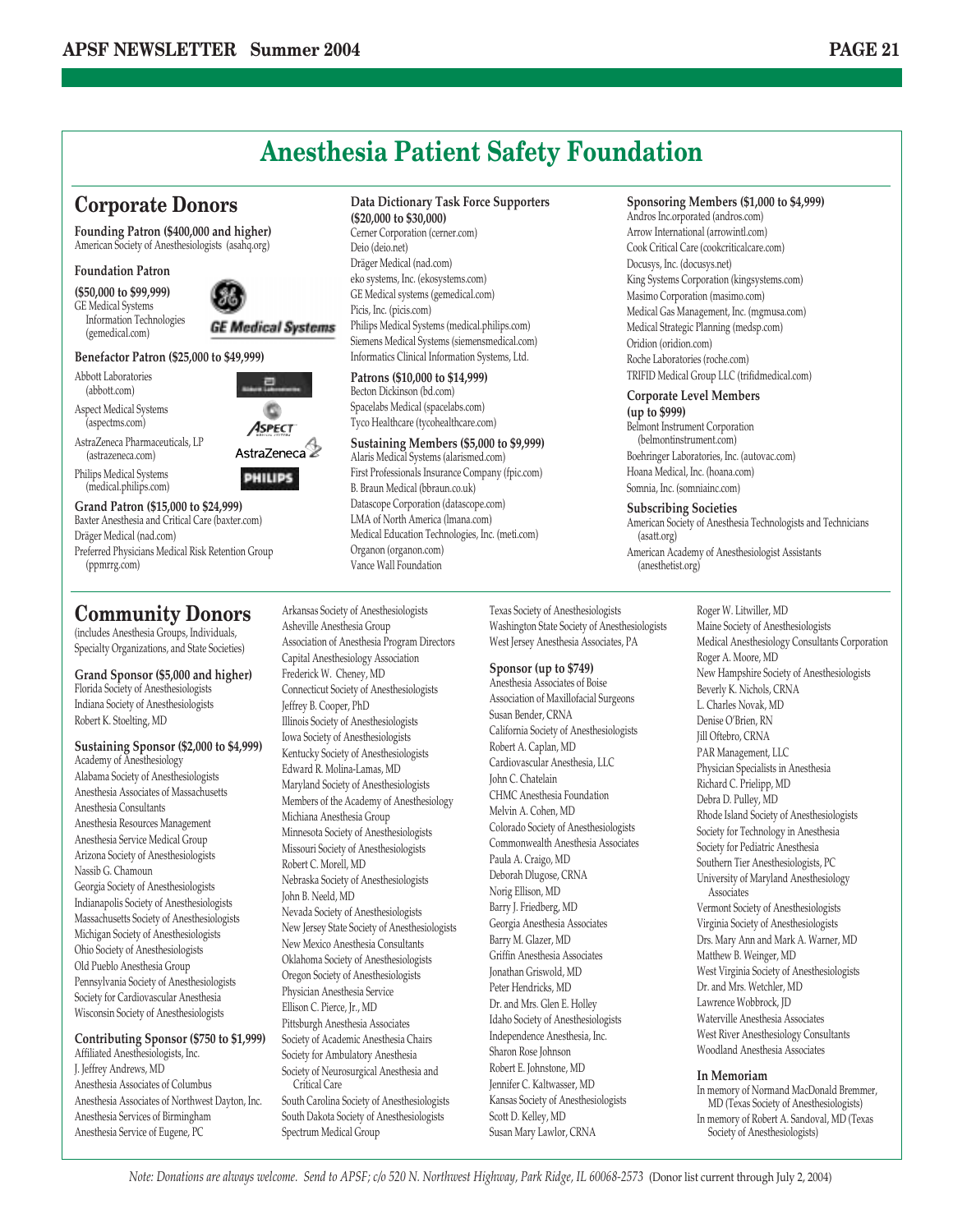### **Dear SIRS**

# **O2 Blender Causes Concern**

**S** AFETY **I** NFORMATION **R** ESPONSE **S** YSTEM



*Michael Olympio, MD, Chair of the APSF Committee on Technology and Co-Founder of the SIRS Initiative.*

**Dear SIRS** refers to the **Safety Information Response System**. The purpose of this column is to expeditiously communicate technology-related safety concerns raised by our readers, with input and responses from manufacturers and industry representatives. This process was developed by Drs. Michael Olympio, Chair of the Committee on Technology, and Robert Morell, Editor of this newsletter. Dr. Olympio is overseeing the column and coordinating the readers' inquiries and the responses from industry. "Dear SIRS" made its debut in the Spring 2003 issue.

#### **Dear SIRS:**

Is it fair to assume that a gas outlet fitting indexed to the oxygen diameter index safety system (DISS) should guarantee that 100% high pressure oxygen is indeed delivered at its output? Is it acceptable that an air-oxygen blender output is indexed to this oxygen standard, yet 21% oxygen can be delivered by this connection?

I ask these questions because we have recently had an incident at my hospital in Kettering, Ohio, where an anesthesia machine was connected to such a blender via a standard oxygen hose. This happened in an MRI unit that recently acquired an anesthesia machine to initiate the provision of general anesthesia. The blender was set at 21%. Of course, the low oxygen alarm within the anesthesia machine sounded shortly after the start of the anesthetic, and fairly quickly the problem was discovered.

I'm alarmed that the position statement of other departmental administrators is that we just pay attention to what we hook up (granted). They see no concern about the bigger issue of why the DISS is not protecting us against the delivery of unintended gas. Have the manufacturers of oxygen blenders subverted the system, or is this just a glitch in the standard? Should this go out as a sentinel event? I'd appreciate your input.

*Randy Ralston, MD Chief of Anesthesia Kettering Memorial Hospital Kettering, OH*

**Editor's Note:** *Responses from several blender distributors acknowledged that these blenders do have male DISS oxygen outlet fittings. Below we reproduce a particularly helpful response from Mr. Tom Green of Paragon Service, a distributor of oxygen blenders. He speaks in reference to his particular SmartBlend blender, but the points are valid for this discussion.*

#### **Dear SIRS (In Reply):**

- 1. Fittings on anesthesia machines and blenders are diameter index safety system (DISS). On the rear of an anesthesia machine or blender are fittings specified to medical air, oxygen, etc. All anesthesia machines have a male DISS on the rear. Our SmartBlend blender has a male air DISS and a female oxygen DISS. Crossing gas connections would be difficult. The opposite end of our hoses would also be specific to air or oxygen.
- 2. The SmartBlend uses pipeline medical air, not room air. The setting on the SmartBlend is dialed in to 21-100% oxygen output. An integral digital oxygen monitor (with high and low alarms) is part of the unit. Should there be no air or oxygen

available into the unit, it can only give either 21% or 100% oxygen, and will be confirmed by the oxygen monitor.

3. The outlet fittings on the SmartBlend are Oxygen DISS. We have attached a 1-15 LPM oxygen flowmeter. We could and would be willing to install an air flowmeter. There are no flowmeters available for air/oxygen mixture. I was told that "enriched" air is considered oxygen, which may be debatable and arguable. We will supply either at the customer's request. There are air flowmeters available with DISS fittings. We remove the male oxygen DISS outlet fitting and put a male/male 1/8" NPT fitting into the flowmeter.

#### **Subsequent information from Tom Green follows:**

The issue that has arisen is which fittings/connectors should be used on a blender. The factory fittings are oxygen male DISS with check valve. We removed one of the oxygen DISS fittings and installed an oxygen flowmeter. I had a discussion with Bruce Brierley, President of Maxtec (Salt Lake City, UT), who said that an enriched (>21%) mixture is considered oxygen in the respiratory therapy environment.

The opposite could be argued. We could install an air flowmeter, but air is 21%. So that is not completely accurate either. Since there is not a flowmeter for a mixture of 21-100% oxygen, one of the two needs to be chosen. Both are correct, and both are wrong. We have chosen the oxygen flowmeter for the SmartBlend at this time.

I believe the much more important discussion needs to revolve around the SmartBlend itself and the safety features of the SmartBlend. It is the first device that allows anesthesia providers the capability of delivering an auxiliary mixture of 21-100% oxygen of their choosing (e.g., during MAC with a nasal cannula). Currently, most use only the 100% auxiliary oxygen flowmeter attached to the anesthesia machine. One hundred percent oxygen is not required for most patients via a nasal cannula and is very hazardous in case of a fire.

*Tom Green Paragon Service*

**Editor's Note:** *The* APSF Newsletter *and the APSF Committee on Technology wish to solicit input from readers, specifically asking if others have had similar problems, experiences, or concerns. Do you think we need a new standard DISS fitting, and thus new blended flowmeters for oxygen/air mixtures?*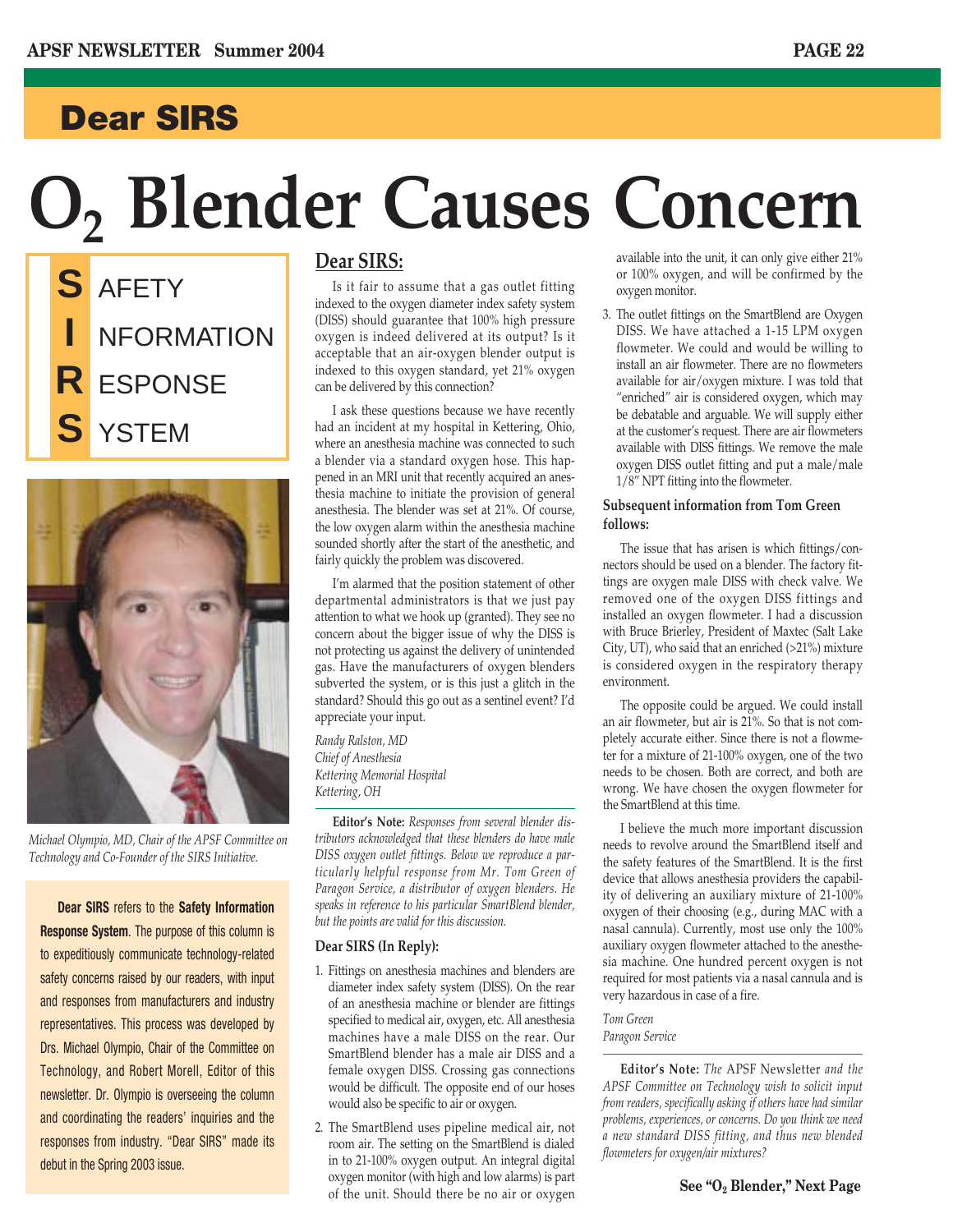## **Blender Manufacturer & Distributor Reply**

**"O2 Blender," From Preceding Page**



*Oxygen blender showing Oxygen DISS outlet fitting (left), and machine mounted blender showing auxilliary flowmeter (right).*

#### **Dear SIRS:**

The following information may be useful in the discussion regarding outlet fittings on air/oxygen blenders. You may want to preface the information by indicating it comes from the world's largest manufacturer and original patent holder of medical gas blenders, Bird Products Corporation, a subsidiary of VIASYS Health care.

Air/oxygen blenders were developed more than 30 years ago for use predominantly in conjunction with mechanical respirators. When developed, the decision to utilize oxygen DISS outlets seemed logical based on the fact that the gas being delivered from the blender would, in most cases, have a higher concentration than 21%. Since there is no DISS standard for a "mixed" gas, it was reasoned that using an air fitting would be more misleading than using the oxygen fitting, and thus a standard was established.

The oxygen DISS outlet fitting is used on all medical gas blenders worldwide, including blenders used for nitrous oxide/oxygen mixing. With an estimated installed base of more than 250,000 gas blenders in the respiratory care market, the use of the oxygen DISS fitting has become accepted as the standard and is used by all known blender manufacturers.

*Kris Ukkestad Director, Sales Operations VIASYS Critical Care Palm Springs, CA* 

#### **Dear SIRS:**

The Smartblend system incorporates the use of the Maxblend low flow blender which has a 0-30 LPM maximum flow range. Since the gas machine  $O<sub>2</sub>$  inlet requires 50 psi, it would have warnings that would indicate to the user that the  $O<sub>2</sub>$  supply is not adequate. Therefore, I would recommend to people interested in blenders for anesthesia that low flow is preferred.

The reasons a clinician would want to have a blending device in the OR are

- 1. The ability to give less than 100% oxygen easily through an auxillary flowmeter, which is important for neonates or fire prevention protocols for some procedures.
- 2. Perfusion equipment.

Let me know if I can provide anything else for you.

**Bruce Brierley** *President MAXTec, Inc..*

**Editor's Note:** *While these letters make several valid and important points, it is important to NOT withhold supplemental oxygen from those patients for whom it is indicated by clinical judgment. The* **APSF Newsletter** *invites readers' thoughts and comments on this topic.*

#### *Check out the upcoming Fall Issue for a preview of the 2004 ASA Safety Highlights.*

## **New APSF Contact Information**

**Anesthesia Patient Safety Foundation Building One, Suite Two 8007 South Meridian Street Indianapolis, IN 46217-2922 Telephone: 317-885-6610 Facsimile: 317-888-1482**

**Executive Assistant: Deanna M. Walker E-mail (Executive Assistant): apsfoffice@aol.com**

**President: Robert K. Stoelting, MD E-mail (President): rstoel7145@aol.com**

## **Pulse Oximeter References Continue**

#### **"Pulse Oximeter," From Page 20**

- 15. International Electrotechnical Commission (IEC) Standard 60601-1-8. Medical electrical equipment - Part 1-8: General requirements for safety - Collateral standard: General requirements, tests and guidance for alarm systems in medical electrical equipment and medical electrical systems. Available on the web at: http://domino.iec.ch/webstore/webstore.nsf/artnum/031024. Accessed June 30, 2004.
- 16. Phelps EB, Goldman JM. Automated situational analysis for operating room anesthesia monitoring. *Biomed Sci Instrum* 1992;28:111-16.
- 17. ASTM International. F1415-92 (2000) Standard Specification for Pulse Oximeters. Available on the web at: http://www.astm.org. Accessed June 30, 2004.
- 18. International standard IEC 60601-1-8, section AAA.0.2
- 19. Standards for Basic Anesthetic Monitoring. American Society of Anesthesiologists, Inc.. Available on the web at: http://www.asahq.org/publications AndServices/standards/02.pdf#2. Accessed June 30, 2004.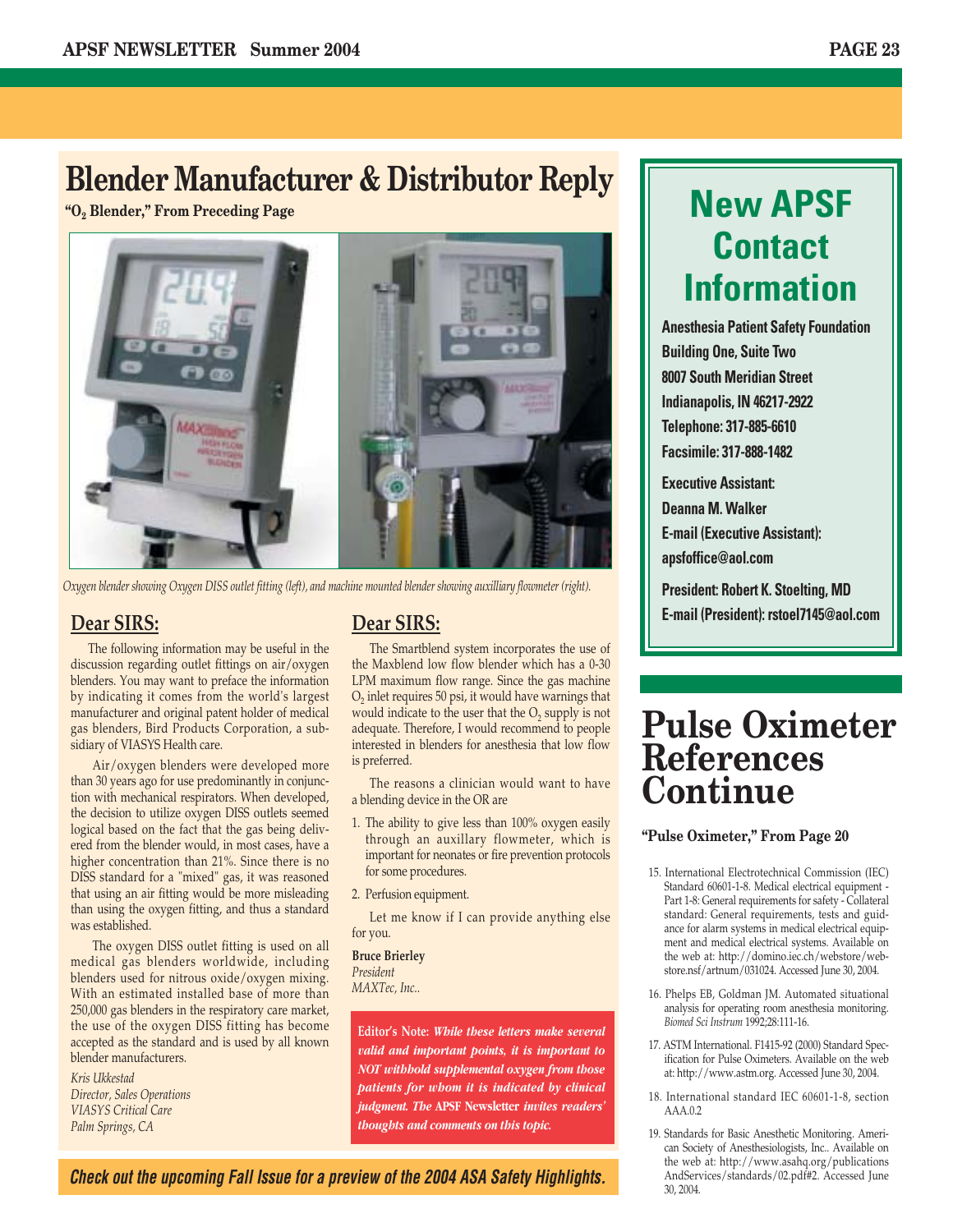#### **Letter to the Editor:**

## **Deriving the Most Benefit from Bar Coded Medication Administration**

#### **To the Editor:**

Dr. McLesky's article "Bar Coding May Reduce Drugs Errors" was remarkable for its optimism about this technology. The few research-based examinations of the efficacy of these systems do not support such an optimistic view. Instead, they indicate that, like other complex information technology, bar coded medication administration (BCMA) is likely to create new problems, open new pathways to failure, and generate a new variety of counter-productive incentives in an environment already rather well-burdened with them.

One published study of the Veterans Administration BCMA system shows that BCMA application produces rigid sequencing of work, narrow "keyhole" computer generated views of work process, and potential for precise timing and tracking of bar code reading activities—all characteristics that poorly match the needs of workers in busy clinical settings.1

For example, BCMA may increase both the pressure to produce records showing "on-time" delivery and the penalties for failing to do so. The time delays associated with ordinary order entry, processing, review by pharmacy, and medication "delivery" to the caregiver fluctuate with the tempo of operations. Confronted with interruptions or critical needs, caregivers may divert the drug from one patient to another. From a BCMA perspective, this is either wrong drug or wrong patient, and generates a time-stamp that is difficult or impossible to reconcile.

Similarly, apparent improved performance on "right time" measures may reflect work-arounds as much as real progress. We have been told of instances where nurses have photocopied patient wristbands and scanned them to generate "right time" documentation for the computer while actually delivering the medication at a different time. The incentives to do this are the difficulty in working with balky equipment, the rigid structure of work enforced by the information technology, and the potential for becoming a statistical quality control point outside "acceptable limits." The important patient safety consequence is the loss of BCMA's potential value in assuring the "right drug" delivered to the "right patient." There are no data on how often this sort of work around is actually used; it is likely more common than we could be comfortable with.

Audits of administration time made possible by BCMA are a potent incentive for practitioners to adopt practices that increase their "on time delivery," but undo the potential increase in safety from such systems. But what are the underlying drivers for the practices that we perceive to be unsafe? Is it laziness? Moral turpitude? Willful disregard of safety by capricious practitioners? We think not. Instead, the causes of this behavior include ongoing short-staffing of nurses, the lack of high quality support tools to manage work at the bedside, and so forth. None of these are addressed by the institution of BCMA.

#### **Authors advocate eliminating timing data**

Avoiding perverse incentives may mean sacrificing lower priority goals for higher ones. We have a concrete recommendation for proponents of BCMA. Throw away the timing data. The pressing motivation for BCMA was the desire to prevent wrong medications being given by providing computer-based matching of patient with drug. Make that the cornerstone of the BCMA safety program. Rather than have the computer record the time the band was "scanned," have it record only that the drug was given sometime during the shift. Eliminate all automated recording of timing. Allow workers to enter the actual time if they choose to do so. Doing this will remove the incentive to "game" the system, and send a clear message about what really matters—that matching drugs and patients is vastly more important than small discrepancies in administration times.

#### **Greatest value is insuring the right drug for the right patient**

The introduction of BCMA into more widespread clinical use will reduce the incidence of some problems and create new ones. Careful design of such systems and deliberate avoidance of perverse incentives will increase the chances that they improve safety rather than hamper it.

*Michael F. O'Connor, MD Mark Nunnally, MD Richard I. Cook, MD Chicago, IL*

#### **References**

1. Patterson ES, Cook RI, Render ML. Improving patient safety by identifying side effects from introducing bar code medication administration. *J Am Med Inform Assoc* 2000;9:540-53.

#### **Letter to the Editor:**

## **Surgeon Patient Suffers Poor Quality Care — Advocates for Professionalism**

I would like to relate an experience I recently had at what is felt to be the premier hospital in our region. I am a surgeon at another institution and had a major elective procedure performed that was not available at my hospital. I participated in the usual preoperative screening and reported at 5:30 a.m. for my planned 7:30 case.

While in the holding area, a man pulled my chart, and on questioning, stated he was an anesthesiologist. He did not ask any questions, nor did he examine me in any way. After replacing my chart, he wandered off. A middle-aged woman next pulled my chart, and on questioning replied to me she was a nurse anesthetist. She asked no questions, neither did she check my airway or examine me in any way.

A few minutes later, the anesthesiologist came back with Versed and administered 1 mg (I asked). I have no memory lapse for that time period. Several minutes later, the crew came to take me into the OR. A completely new young man stated, as he pushed something else in my IV, that he was the student nurse anaesthetist. From that moment on, I have no recall of events until PACU.

I am a physician, and even as such, to this day I have no idea who actually administered my anesthetic, nor what was done. I am grateful there were no complications, as no one questioned nor examined me, much less informed me of the plan, options, or risks.

I feel this is an example of bad care and dangerous medicine. If anesthesia providers want to function as simply a machine that performs a task, they should expect to be treated, and reimbursed as such.

As a surgeon, I consider my anesthesia providers partners in the care of the patient. I am present for the induction and wake-up of my patients, and feel I can speak with some authority on the subject. I could not and would not take patients to an institution where what I experienced was thought to be an acceptable standard of care.

*Name withheld by request.*

**The Editor of the** *APSF Newsletter* **invites readers' comments on this letter and this physician's experience.**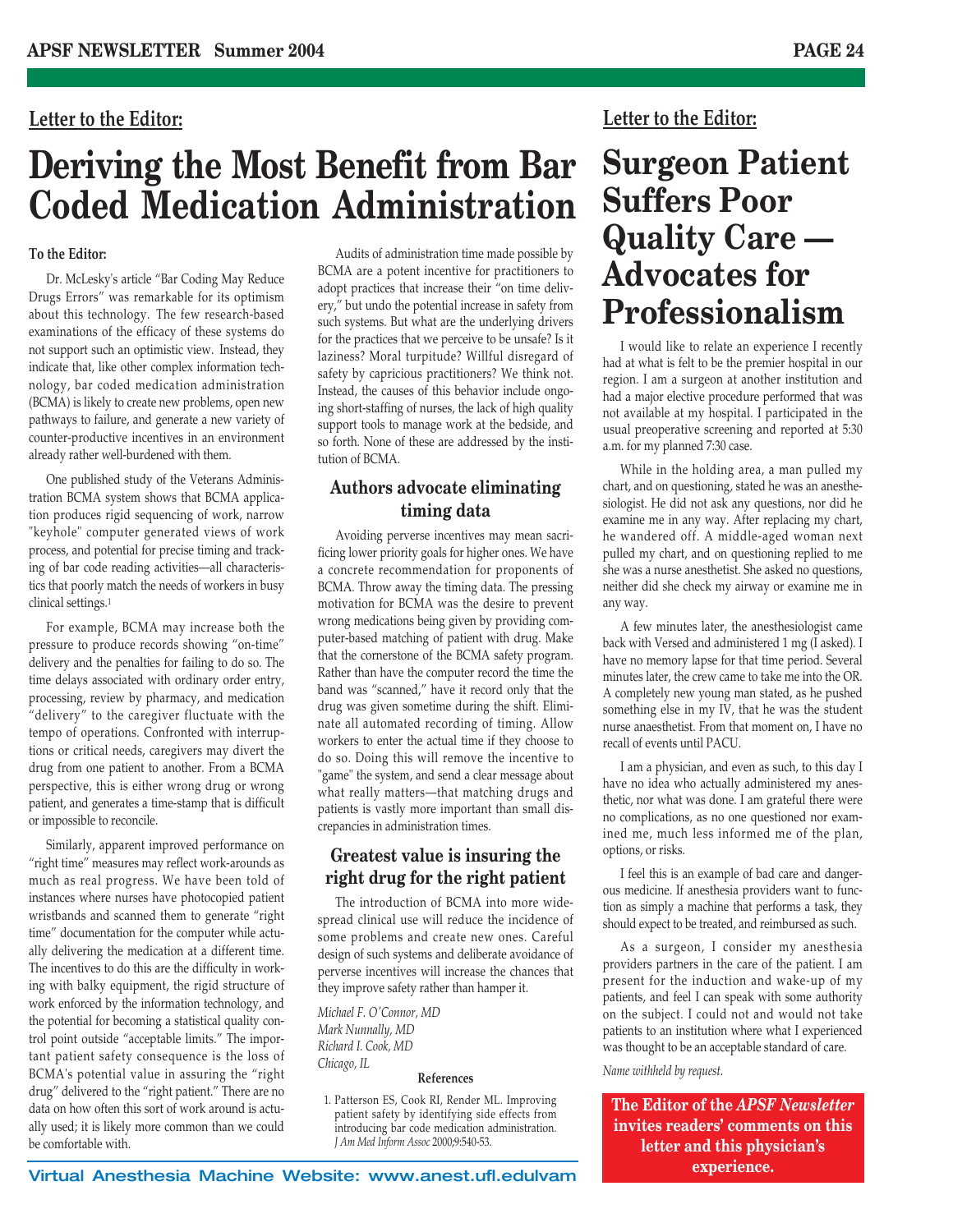## **HRO is Key Concept for Health Care**

#### *by Jackie Luchsinger RN, MS, and Carolyn Pexton*

While debate continues over various estimates on the number of medical errors occurring in the United States, there seems to be general consensus that health care is not as safe and reliable as it should be. One of the notable exceptions in recent years is anesthesiology. Improvements made over the past decade have reduced the number of deaths attributed to anesthesia 25-fold from 1 in 10,000 anesthetics to 1 in 250,000 today. As reported in the January 26, 2004, issue of *Newsweek*, Americans now have 40 million surgical procedures under anesthesia each year, and only about 160 die of anesthesiarelated complications.

Yet when those deaths occur, especially in high profile cases such as *First Wives Club* author, Olivia Goldsmith, who died recently during a cosmetic procedure, the organization and the industry are understandably scrutinized regarding the risks involved with even minor surgery, and involving even a relatively "safe" procedure such as anesthesia.

Strategies for measuring and mitigating risk have received increasing attention in many industries including law enforcement, fire service, and medicine. Since the tragic events of 9/11, America's efforts toward ensuring homeland security have been strengthened, covering multiple areas, requiring significant resources, and involving far more than the raising or lowering of the nation's threat level. In aviation, despite a few well-publicized exceptions, the industry has effectively minimized the number of fatal accidents, allowing thousands of daily flights to take-off and land safely without incident.

Health care has gotten a lot of attention lately for mistakes that adversely affect both quality and cost. An item in the *Philadelphia Inquirer* (2/1/04), reported research from the federal Agency for Health care Research and Quality (AHRQ) finding that US surgical teams leave instruments inside patients 2,700 times per year, creating a total annual cost of \$36 million. This is despite the fact that such errors are classified by the National Quality Forum as being among 27 medical events that "should never occur in health care," and that surgical teams count items (often as many as 200 to 500 per procedure) to ensure they are not left in patients. Even with strong patient safety programs in place, such errors can occur.

There is no "silver bullet" to completely eliminate risk, but there are steps that can be taken to create a culture of safety and develop a high reliability organization (HRO). HROs have been defined as organizations that have been able to consistently reduce the number of expected or "normal" accidents—through culture change, technology, and other means—despite an inherently high-stress, high-tempo environment. Researchers have studied such organizations to uncover best practices that can be more widely applied.

Achieving HRO status in an environment such as health care, which is fairly unpredictable and increasingly complex, is not an easy task. But efforts to nudge the industry in this direction have been mounting, especially since the release of the IOM reports on medical error rates. A wide and growing array of agencies, such as the Anesthesia Patient Safety Foundation, Leapfrog, the Institute for Safe Medication Practices, the National Quality Forum, and the National Patient Safety Foundation, are dedicated in one way or another to the pursuit of quality and risk management in health care.

Among such organizations there is general consensus on the goal to improve safety, yet differences of opinion remain on the precise path to reach that goal. In many cases, traditional methods such as TQM (Total Quality Management), PDCA (Plan-Do-Check-Act) and CQI (Continuous Quality Improvement), have fallen short of their original expectations. Despite an increasing push for accountability and transparency in medicine, errors are difficult to capture and quantify, and can include everything from not following a patient's dietary guidelines, to mistakes in medication administration or failure to match blood type during a transfusion. Finding a way to improve even a single process within a hospital, however, can yield measurable benefits in terms of both cost and quality.

For example, a recent Six Sigma project that targeted the reduction of bloodstream infections in 1 intensive care unit (ICU) allowed the hospital to exceed CDC guidelines, reduce infection rates by 75%, and generate an estimated \$1.2 million per year in savings. There was a statistically significant improvement in 1 SICU, based on approximately 75 central line catheters per month between January and August and an expected 2 infections per month.

Some factors behind the success of this project include the following:

- Clear standard operating procedures were established for each step of the process.
- Audiovisual training in addition to traditional training methods was provided for all staff.
- New barrier precaution kits were assembled.
- Patient satisfaction, literature, and the need to control cost created a common or shared need to drive change.
- Multiple change management tools were used to gain participation and cooperation of nurse and physician staff.
- Recognition of efforts helped build on success and drove the desire to continue the change initiative.
- Continued monitoring and communication of key metrics maintain the results.
- The project team garnered support for the project objectives prior to implementation.
- Precaution kit best practice is being implemented in other departments.

Extrapolating results from a single process improvement effort to develop a HRO is achievable within health care, but requires technical and cultural change management strategies like Six Sigma, Lean, and Work-Out.

#### **What is Six Sigma?**

Six Sigma originated in manufacturing in the 1980s and has been described as a measure of quality, a statistical process for continuous improvement, and an enabler for culture change. It is a highly structured method for defining, measuring, eliminating and controlling defects and process variance.

Quantitatively, a process performing at Six Sigma will generate fewer than 3.4 defects per million opportunities. As Figure 1 indicates, moving from 3 Sigma to 6 Sigma represents a 20,000 times improvement in quality. Culturally, becoming a Six Sigma organization is like becoming an HRO in the provision of a framework that targets and encourages flawless performance.

| $\sum$       | <b>Defects</b><br><b>Per Million</b><br><b>Opportunities</b> |  |  |  |  |
|--------------|--------------------------------------------------------------|--|--|--|--|
| 1            | 697.672.15                                                   |  |  |  |  |
| $\mathbf{2}$ | 308,770.21                                                   |  |  |  |  |
| 3            | 66.810.63                                                    |  |  |  |  |
| 4            | 6.209.70                                                     |  |  |  |  |
| 5            | 232.67                                                       |  |  |  |  |
| 6            | 3.40                                                         |  |  |  |  |

#### Six Sigma levels and DPMO

**Figure 1.** *The relationship between Sigma level and the number of defects per million opportunities.*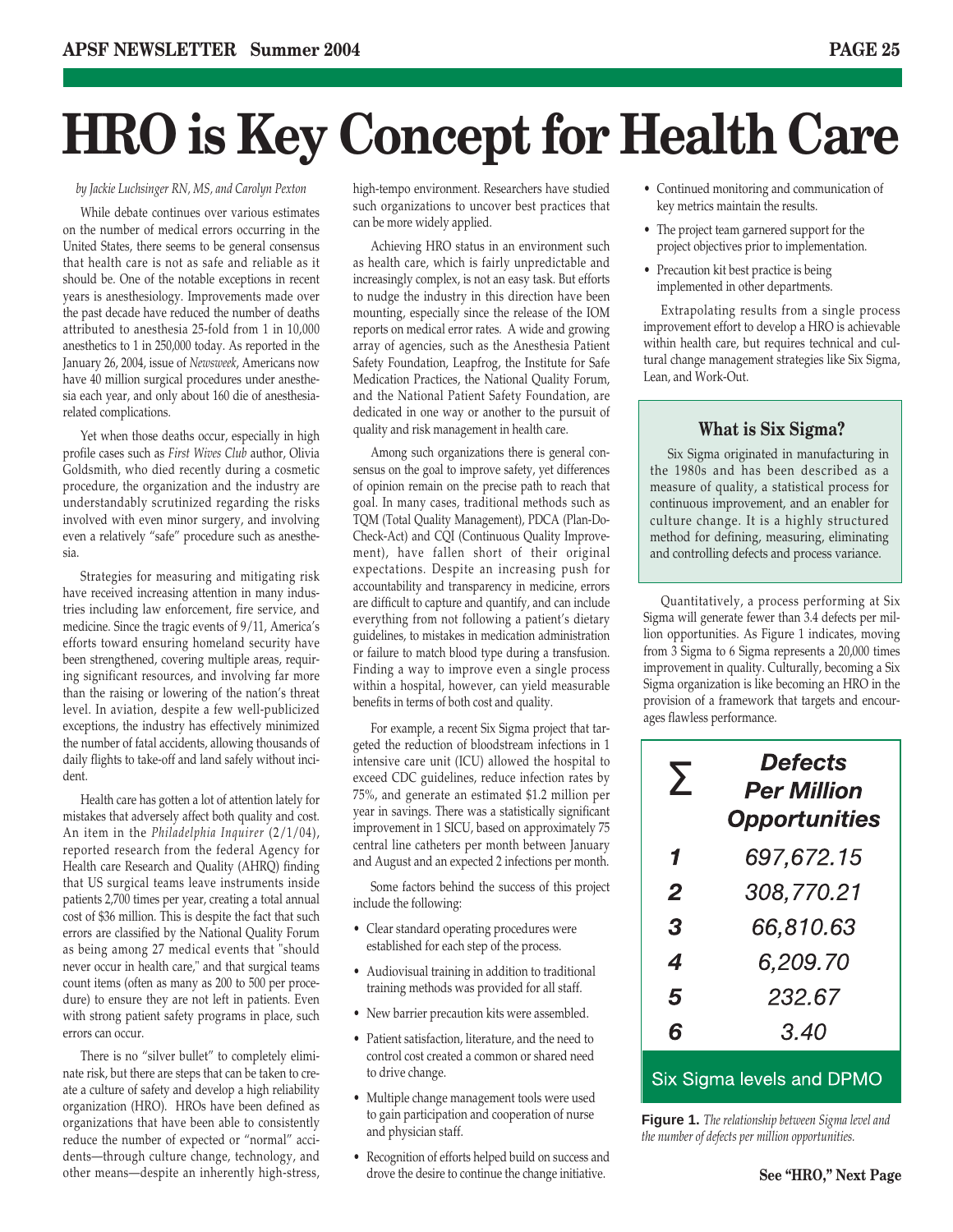# **Six Sigma Offers Important Methodology**

The Six Sigma DMAIC methodology (Define, Measure, Improve, and Control), applies to any existing process with measurable response variables. Figure 2 demonstrates this highly structured, five-phase approach and analytical data analysis. Using DMAIC, a number of hospitals have been able to document impressive benefits. Projects span the organization and have included decreasing patient wait time in the emergency department, optimizing processes surrounding advanced technologies, improving admissions, increasing capacity and access to care, and reducing medication errors.

In the example cited at the outset of this article, the level of errors per million procedures under anesthesia puts this particular process at 5.97 Sigma, or nearly perfect. Figure 2 illustrates the impact of various Sigma levels on other common processes in a health care environment.

Achieving high reliability in health care demands a relentless focus on underlying, systemic causes for variation. This is unfortunately the opposite of the way many organizations approach errors or quality issues. Often there is a tendency to blame the people involved while retaining the same processes and systems that allowed the error to occur in the first place. This theme is evident in a new book written by two University of California-San Francisco Medical Center physicians entitled, *Internal Bleeding: The Truth Behind America's Terrifying Epidemic of Medical Mistakes*. Through a casebased approach, authors Robert M. Wachter, MD, UCSF Professor of Medicine, Chief of the M Service,

"HRO," From Preceding Page and Chair of the Patient Safety Committee at UCSF Medical Center, and co-author Kaveh G. Shojania, MD, UCSF Assistant Professor of Medicine, share vital lessons about patient safety with the medical community and public at large.

#### **Summary**

Initial skepticism over any new improvement initiative is understandable, since most health care organizations have not been able to sustain results from previous programs like TQM, CQI, and PDCA. In fact, studies have shown that approximately 62% of change initiatives are destined to fail. Reasons for this may include a lack of leadership support, absence of control mechanisms to monitor change on an ongoing basis, less statistical rigor targeting standard deviation and not just averages, and failure to address the cultural or human side of change. Combining strong technical strategies such as Six Sigma and Lean with proven cultural strategies like Work-Out and Change Acceleration Process, is one approach that can take a hospital further down the path to HRO status.

Debate over particular solutions is healthy and should be driven by an accumulation of evidence. Denial that serious deficiencies exist, however, is no longer a fantasy we can afford. Becoming a HRO, like aiming for Six Sigma levels of excellence, is a worthy goal, one that can be supported by studying achievements in other industries such as aviation and examining success stories from "early adopter" hospitals and health systems.

At the risk of repeating a familiar phrase, it is not simply a matter of working harder, but working smarter. When discussing the need for change in health care, providers may bristle at words like "efficiency" and "productivity," which imply slack that does not exist in most daily schedules. Cultural transformation involves putting a framework in place that makes it easier to do the right thing and far more difficult for errors to occur. Several critical attributes and capabilities can deliver results and support the quest to become a HRO:

- Acknowledgment of the need for change
- Data-driven methods for reducing process variation, defects, and waste
- Cultural techniques for acceptance building and change acceleration
- Measurable and accountable leadership development
- Well-defined and thoroughly utilized operating mechanisms
- Improvement initiatives visibly supported by management and clearly aligned with organizational objectives and values
- Ability to leverage and expand access to new technologies
- Collaboration and best practice sharing across and beyond health care.

Adapting stronger systems for identifying and eliminating risk should be seen as complementary to medical science. Implementing effective strategies to create highly reliable processes and organizations is imperative for the viability of the health system as well as the sake of the patient.

#### **See "HRO," Next Page**



**Figure 2.** *DMAIC flow chart demonstrating the steps to improve any existing product or process.*

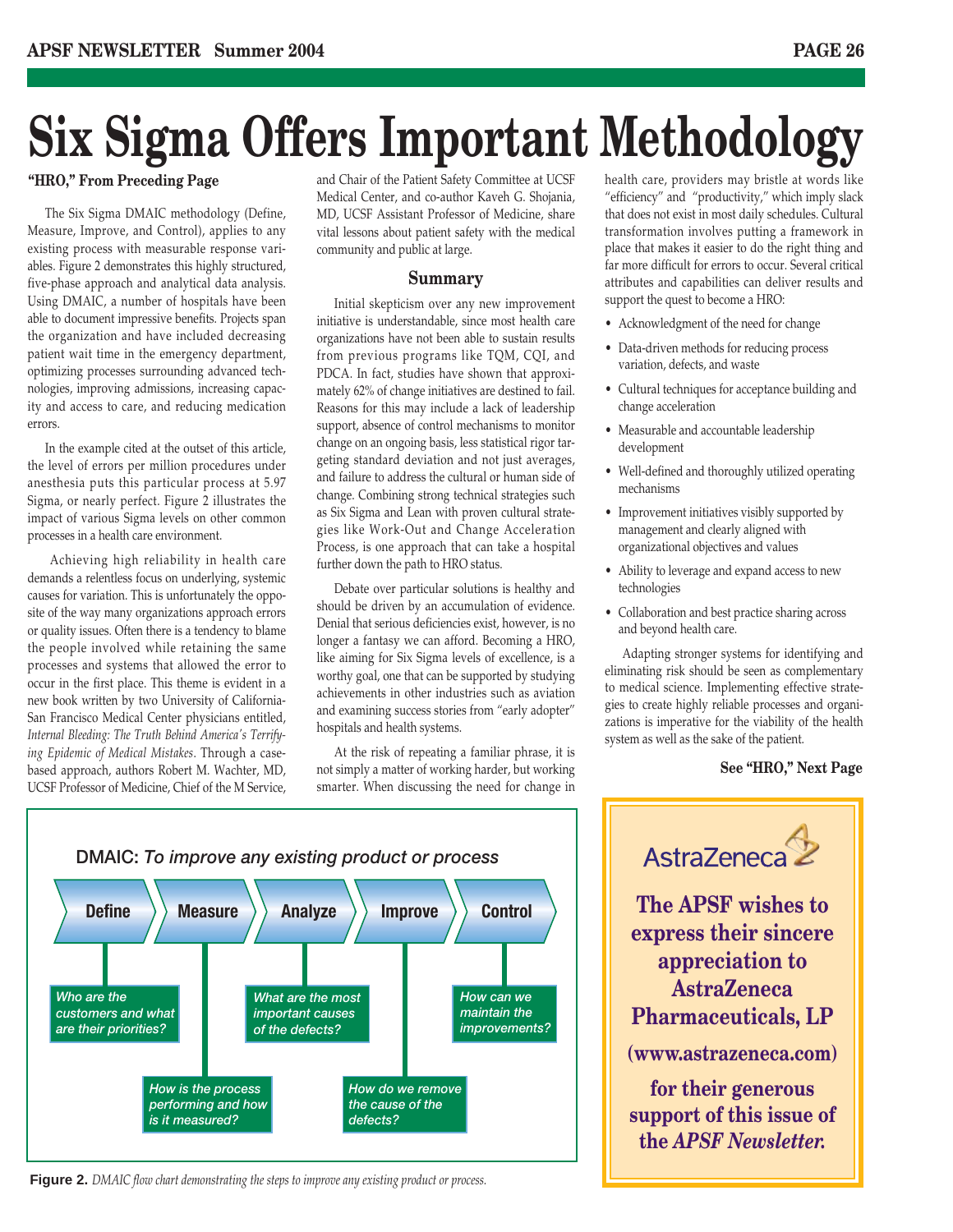# **99% is Just Not Good Enough**

#### **"HRO," From Preceding Page**

Without overlooking its unique challenges and obligations, health care can learn from best practices that have been successfully applied in other highrisk industries. We are all stakeholders when it comes to health care. Uniting the best of medical science and management science could be the marriage that saves the system.

*Ms. Luchsinger is Principal, West Consulting, GE Healthcare. Ms. Pexton is Director of Communications, Performance Solutions with GE Healthcare Services in San Ramon, CA.*

#### **Suggested Reading/General References**

- 1. Roberts KH, Bea R. Must accidents happen? *Academy of Management Executive* 2001;15(August): 70-9.
- 2. Pande P, Holpp L. What is Six Sigma? New York: McGraw Hill, 2002.
- 3. Snee RD, Hoerl RW. Leading Six Sigma. CITY: FT Prentice Hall, 2003.
- 4. Carroll JS, Edmondson AC. Leading organisational learning in health care. *Qual Saf Health Care* 2002; 11: 51-6.
- 5. Chassin MR. Is health care ready for Six Sigma quality? *Milbank Q* 1998;76:565-91,510.
- 6. Kohn L, Corrigan J, Donaldson M. To Err Is Human: Building a Safer Health System. Washington, DC: Committee on Quality of Health Care in America, Institute of Medicine. National Academy Press; 2000.
- 7. Wachter R, Shojania K. Internal Bleeding: The Truth Behind America's Terrifying Epidemic of Medical Mistakes. New York: Rugged Land Publishers, 2004.
- 8. Barach P, Small SD. Reporting and preventing medical mishaps: lessons from non-medical near miss reporting systems. *BMJ* 2000; 320:759-63.
- 9. Gerowitz MB. Do TQM interventions change management culture? Findings and implications. *Qual Manag Health Care* 1998;6:1-11.
- 10. Shortell SM, Bennett CL, Byck GR. Assessing the impact of continuous quality improvement on clinical practice: what it will take to accelerate progress. *Milbank Q* 1998;76:593-624,510.

#### **Websites for more information**

**IsixSigma: www.healthcare.isixsigma.com**

**International Society of Six Sigma Professionals: www.isssp.com**

**GE Healthcare Services Performance Solutions: www.gemedicalhcs.com**

**Agency for Healthcare Research and Quality: www.ahrq.org**

| <b>Health Care Processes by Sigma Level</b>  |                                                                                 |                                                                                      |                                                                                         |             |            |  |  |  |
|----------------------------------------------|---------------------------------------------------------------------------------|--------------------------------------------------------------------------------------|-----------------------------------------------------------------------------------------|-------------|------------|--|--|--|
| <b>Sigma</b>                                 | <b>Patient</b><br><b>Personal Items</b>                                         | <b>Coding</b><br><b>Processing</b>                                                   | <b>Scheduling Time</b>                                                                  | <b>DPMO</b> | % Yield    |  |  |  |
| 3                                            | 3,660 Patients with<br><b>Misplaced Personal</b><br><b>Items Every Day</b>      | <b>700 Coding Errors</b><br><b>Every Day Require</b><br><b>Correction</b>            | 257 Calls Each Day<br><b>Exceed The Two</b><br><b>Minutes On Hold Time</b>              | 66,800      | 99.32000%  |  |  |  |
| 4                                            | <b>340 Patients with</b><br><b>Misplaced Personal</b><br><b>Items Every Day</b> | <b>72 Coding Errors</b><br><b>Every Day Require</b><br><b>Correction</b>             | <b>24 Calls Each Dav</b><br><b>Exceed The Two</b><br><b>Minutes On Hold Time</b>        | 6,210       | 99.3490%   |  |  |  |
| 5                                            | <b>12 Patients with</b><br><b>Misplaced Personal</b><br><b>Items Every Day</b>  | <b>13 Coding Errors</b><br><b>Every Day Require</b><br><b>Correction</b>             | 5 Calls Each Day<br><b>Exceed The Two</b><br><b>Minutes On Hold Time</b>                | 230         | 99.97700%  |  |  |  |
| 6                                            | <b>6 Patients with</b><br><b>Misplaced Personal</b><br><b>Items Every Day</b>   | <b>During The Year, Only</b><br><b>10 Coding Errors</b><br><b>Require Correction</b> | <b>During The Year, 3</b><br><b>Calls Exceed The Two</b><br><b>Minutes of Hold Time</b> | 3.4         | 99.99966 % |  |  |  |
| <b>Sometimes 99% Is Just Not Good Enough</b> |                                                                                 |                                                                                      |                                                                                         |             |            |  |  |  |

**Figure 3.** *Examples of Health Care Process by Sigma Levels.*

*Source: OE Medical Systems*

## **Letter to the Editor: TRI:** *Position vs. Dilution*

#### **To the Editor:**

I read the letter from Dr. Lambert<sup>1</sup> and the response by Drs. Pollock and Horlocker2 in the fall 2003 issue of the *APSF Newsletter* with interest.

Over a 6-month period I have used 50-100 mg of lidocaine (subarachnoid) (Abbott 1% MPF lidocaine or AstraZeneca 2% MPF Xylocaine) in over 50 supine patients (mostly knee arthroscopy), and I followed up with a telephone interview. All had satisfactory anesthesia, and no patient had any significant complaint. However, I did not ask questions specific to transient radicular irritation (TRI).

Is it possible that the dilution of "hyperbaric" lidocaine (specific gravity = 1.034 -1.011) reported by Pollock et al.3 was ineffective in reducing the incidence of TRI because a hyperbaric solution is more likely to pool in the sacral region and expose the cauda equina to the lidocaine for periods longer than might occur with an "isobaric" or "hypobaric" solution? Even minimally hyperbaric solutions are likely to pool in the sacral region. Unlike the hyperbaric solutions that Pollock et al.3 used, my solutions (specific gravity around 1.0007) were isobaric or even hypobaric. Therefore, they would be more likely to distribute over a different area in the CSF in the supine patient and be less likely to "pool" in the cauda equina region.4,5

Interestingly Alley and Pollock reported on a patient given a hypobaric lidocaine spinal anesthetic (1% lidocaine, s.g. not measured) and placed in the prone jack-knife for pilonidal cyst excision who developed TRI.6 This would seem to contradict my hypothesis that hypobaric lidocaine might prevent TRI. Indeed, Alley and Pollock propose that sciatic stretch rather than "maldistribution" caused the TRI in their patient. However, in the jack-knife position, the hypobaric solution likely gravitates to the sacral region (the same way that a hyperbaric solution does during a "saddle block"). This exposes the cauda equina to lidocaine for a longer interval than would be the case if the patient were positioned supine after the injection the way that my patients were positioned.

The title of the Pollock and Horlocker letter<sup>2</sup> states, "More research on TRI is needed." A starting point might be a randomized and blinded study of the effect of the dilution of isobaric lidocaine on the incidence of **TRI** 

*Steven Funk, MD Ogden, Utah*

#### **References**

- 1. Lambert DH. Transient radicular irritation remains a danger. APSF Newsletter 2003;18:38.
- 2. Pollock JE, Horlocker TT. More research on TRI is needed. *APSF Newsletter* 2003;18:39.
- 3. Pollock JE, Liu SS, Neal JM, Stephenson CA. Dilution of spinal lidocaine does not alter the incidence of transient neurologic symptoms. *Anesthesiology* 1999;90: 445-50.
- 4. Lambert DH, Covino BG. Hyperbaric, hypobaric and isobaric spinal anesthesia. *Res Staff Phys* 1987;33:79-87.
- 5. Greene NM. Physiology of spinal anesthesia, 3rd ed. Baltimore: Williams & Wilkins, 1981.
- 6. Alley EA, Pollock JE. Transient neurologic syndrome in a patient receiving hypobaric lidocaine in the prone jack-knife position. *Anesth Analg* 2002;95:757-9.